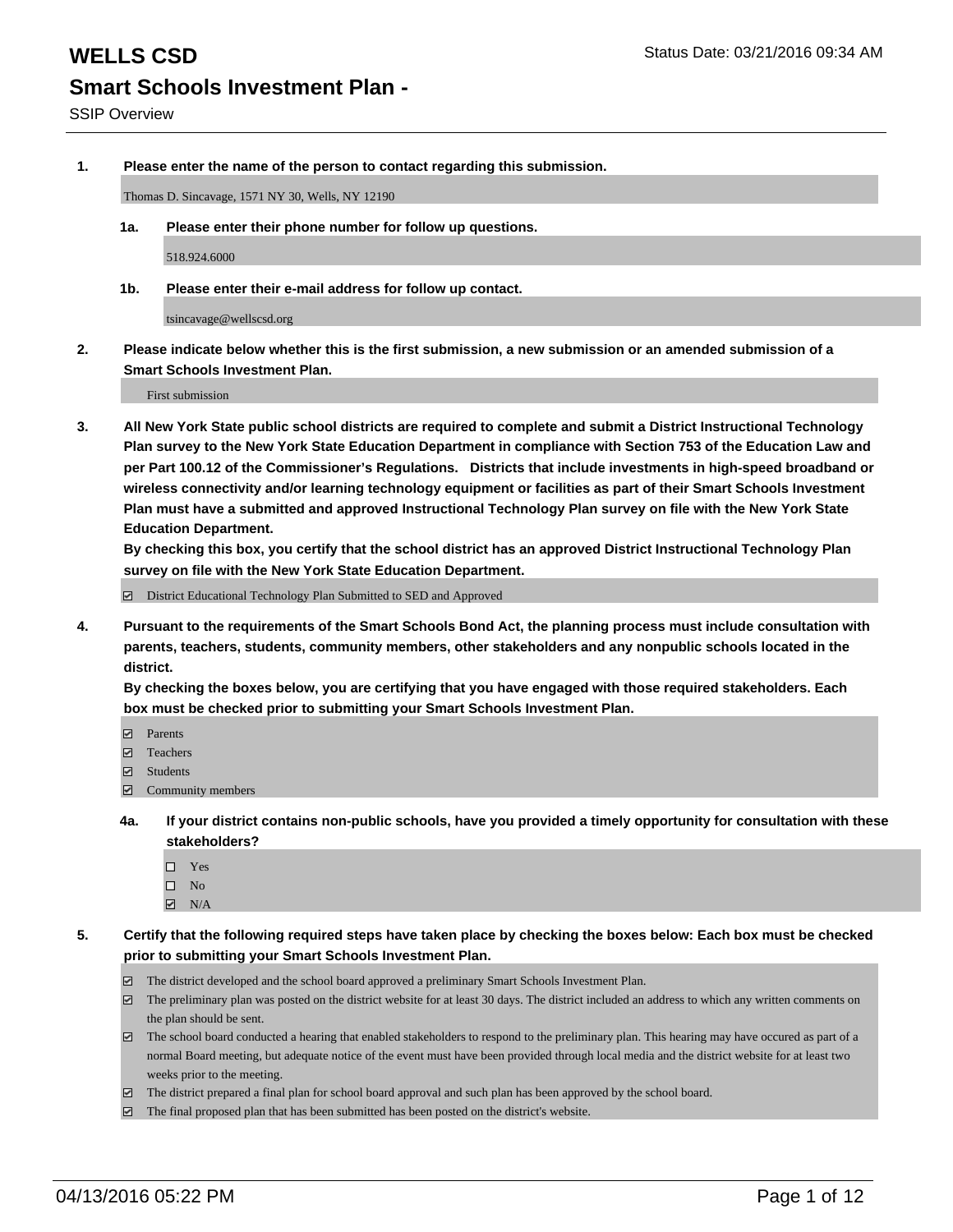## **WELLS CSD** Status Date: 03/21/2016 09:34 AM **Smart Schools Investment Plan -**

SSIP Overview

**5a. Please upload the proposed Smart Schools Investment Plan (SSIP) that was posted on the district's website. Note that this should be different than your recently submitted Educational Technology Survey. The Final SSIP, as approved by the School Board, should also be posted on the website and remain there during the course of the projects contained therein.**

WellsCSDSMARTSchoolsFinalCopy.pdf

**6. Please enter an estimate of the total number of students and staff that will benefit from this Smart Schools Investment Plan based on the cumulative projects submitted to date.**

195

**7. An LEA/School District may partner with one or more other LEA/School Districts to form a consortium to pool Smart Schools Bond Act funds for a project that meets all other Smart School Bond Act requirements. Each school district participating in the consortium will need to file an approved Smart Schools Investment Plan for the project and submit a signed Memorandum of Understanding that sets forth the details of the consortium including the roles of each respective district.**

 $\Box$  The district plans to participate in a consortium to partner with other school district(s) to implement a Smart Schools project.

**8. Please enter the name and 6-digit SED Code for each LEA/School District participating in the Consortium.**

| <b>Partner LEA/District</b> | <b>ISED BEDS Code</b> |
|-----------------------------|-----------------------|
| (No Response)               | (No Response)         |

**9. Please upload a signed Memorandum of Understanding with all of the participating Consortium partners.**

(No Response)

**10. Your district's Smart Schools Bond Act Allocation is:**

\$118,291

**11. Enter the budget sub-allocations by category that you are submitting for approval at this time. If you are not budgeting SSBA funds for a category, please enter 0 (zero.) If the value entered is \$0, you will not be required to complete that survey question.**

|                                       | Sub-<br>Allocations |
|---------------------------------------|---------------------|
| <b>School Connectivity</b>            | 0                   |
| Connectivity Projects for Communities | $\Omega$            |
| <b>Classroom Technology</b>           | 118,291             |
| Pre-Kindergarten Classrooms           | $\Omega$            |
| Replace Transportable Classrooms      |                     |
| High-Tech Security Features           | $\Omega$            |
| Totals:                               | 118,291.00          |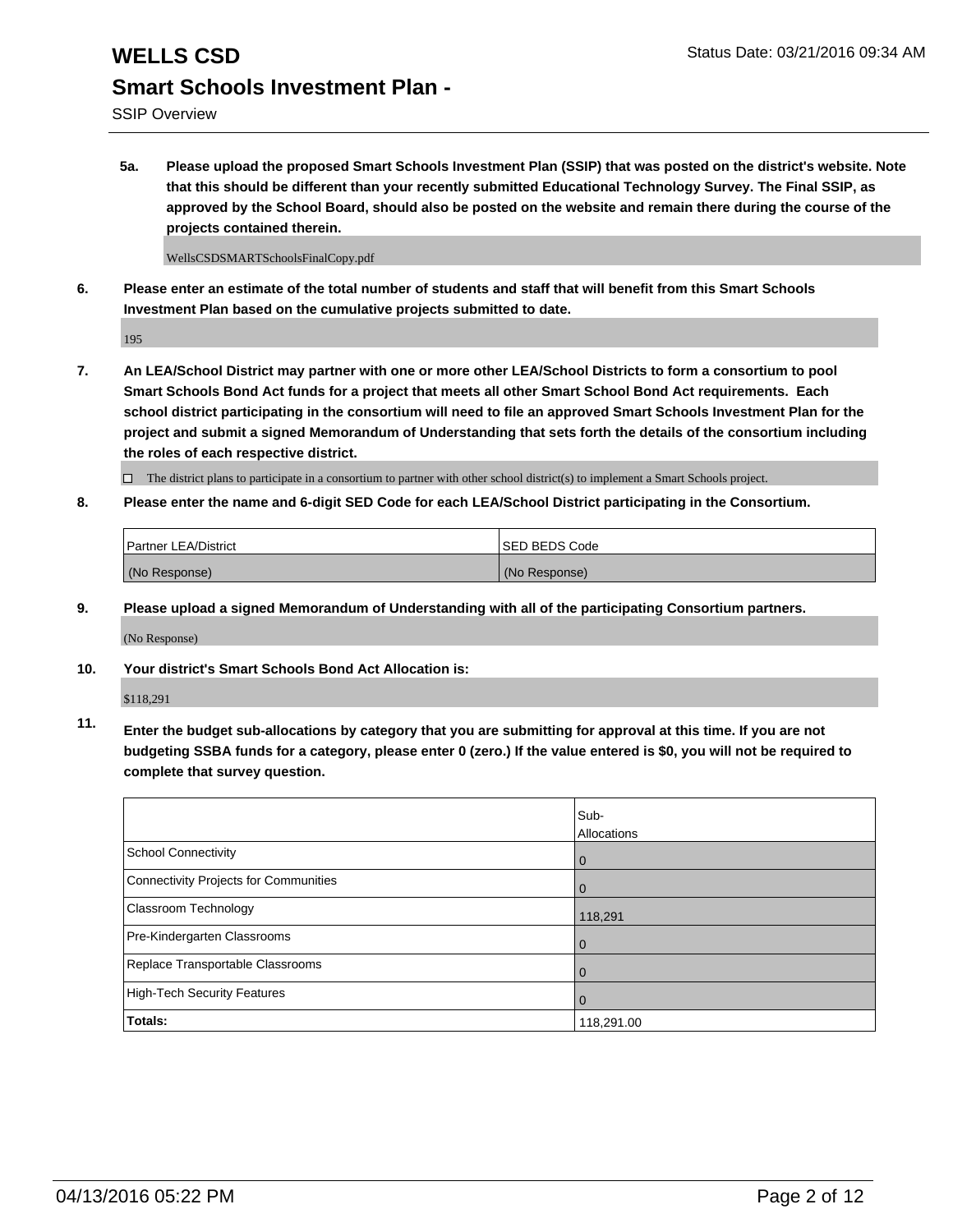- **1. In order for students and faculty to receive the maximum benefit from the technology made available under the Smart Schools Bond Act, their school buildings must possess sufficient connectivity infrastructure to ensure that devices can be used during the school day. Smart Schools Investment Plans must demonstrate that:**
	- **sufficient infrastructure that meets the Federal Communications Commission's 100 Mbps per 1,000 students standard currently exists in the buildings where new devices will be deployed, or**
	- **is a planned use of a portion of Smart Schools Bond Act funds, or**
	- **is under development through another funding source.**

**Smart Schools Bond Act funds used for technology infrastructure or classroom technology investments must increase the number of school buildings that meet or exceed the minimum speed standard of 100 Mbps per 1,000 students and staff within 12 months. This standard may be met on either a contracted 24/7 firm service or a "burstable" capability. If the standard is met under the burstable criteria, it must be:**

**1. Specifically codified in a service contract with a provider, and**

**2. Guaranteed to be available to all students and devices as needed, particularly during periods of high demand, such as computer-based testing (CBT) periods.**

**Please describe how your district already meets or is planning to meet this standard within 12 months of plan submission.**

(No Response)

- **1a. If a district believes that it will be impossible to meet this standard within 12 months, it may apply for a waiver of this requirement, as described on the Smart Schools website. The waiver must be filed and approved by SED prior to submitting this survey.**
	- □ By checking this box, you are certifying that the school district has an approved waiver of this requirement on file with the New York State Education Department.
- **2. Connectivity Speed Calculator (Required)**

|                         | Number of<br><b>Students</b> | Multiply by<br>100 Kbps | Divide by 1000<br>to Convert to<br>Required<br>Speed in Mb | <b>Current Speed</b><br>in Mb | Expected<br>Speed to be<br>Attained Within<br>12 Months | <b>Expected Date</b><br>When<br>Required<br>Speed<br>Will be<br>Met |
|-------------------------|------------------------------|-------------------------|------------------------------------------------------------|-------------------------------|---------------------------------------------------------|---------------------------------------------------------------------|
| <b>Calculated Speed</b> | (No<br>Response)             | (No Response)           | (No<br>Response)                                           | (No<br>Response)              | (No<br>Response)                                        | (No<br>Response)                                                    |
| Totals:                 |                              |                         |                                                            |                               |                                                         |                                                                     |

**3. Briefly describe how you intend to use Smart Schools Bond Act funds for high-speed broadband and/or wireless connectivity projects in school buildings.**

(No Response)

**4. Briefly describe the linkage between the district's District Instructional Technology Plan and the proposed projects. (There should be a link between your response to this question and your response to Question 1 in Part E. Curriculum and Instruction "What are the district's plans to use digital connectivity and technology to improve teaching and learning?)**

(No Response)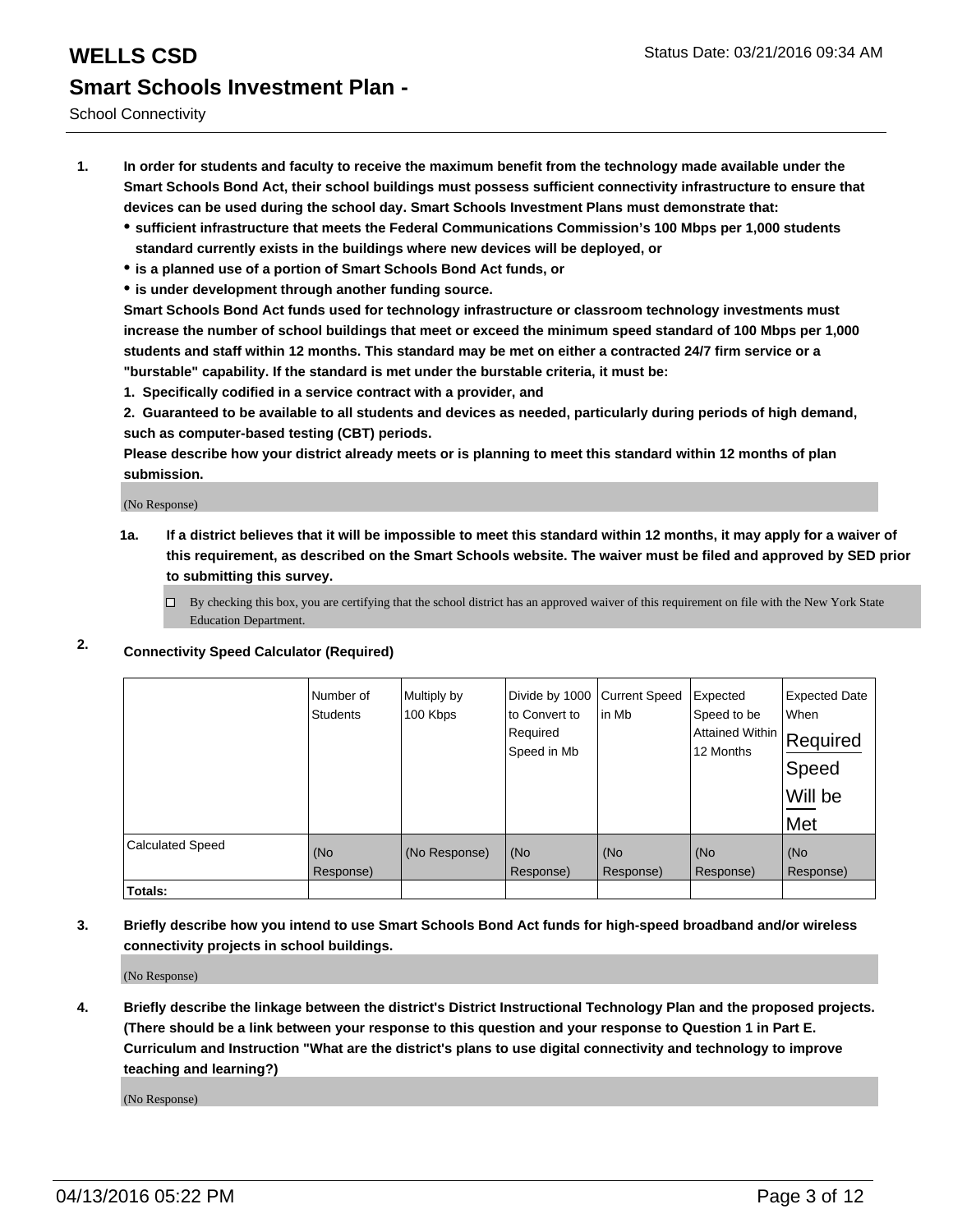**5. If the district wishes to have students and staff access the Internet from wireless devices within the school building, or in close proximity to it, it must first ensure that it has a robust Wi-Fi network in place that has sufficient bandwidth to meet user demand.**

**Please describe how you have quantified this demand and how you plan to meet this demand.**

(No Response)

**6. As indicated on Page 5 of the guidance, the Office of Facilities Planning will have to conduct a preliminary review of all capital projects, including connectivity projects.**

| <b>Project Number</b> |  |
|-----------------------|--|
| (No Response)         |  |

**7. Certain high-tech security and connectivity infrastructure projects may be eligible for an expedited review process as determined by the Office of Facilities Planning.**

**Was your project deemed eligible for streamlined review?**

(No Response)

**8. Include the name and license number of the architect or engineer of record.**

| Name          | License Number |
|---------------|----------------|
| (No Response) | (No Response)  |

**9. If you are submitting an allocation for School Connectivity complete this table. Note that the calculated Total at the bottom of the table must equal the Total allocation for this category that you entered in the SSIP Overview overall budget.** 

|                                            | Sub-          |
|--------------------------------------------|---------------|
|                                            | Allocation    |
| Network/Access Costs                       | (No Response) |
| <b>Outside Plant Costs</b>                 | (No Response) |
| School Internal Connections and Components | (No Response) |
| <b>Professional Services</b>               | (No Response) |
| Testing                                    | (No Response) |
| <b>Other Upfront Costs</b>                 | (No Response) |
| <b>Other Costs</b>                         | (No Response) |
| Totals:                                    |               |

| Select the allowable expenditure | Item to be purchased | Quantity      | Cost per Item | <b>Total Cost</b> |
|----------------------------------|----------------------|---------------|---------------|-------------------|
| type.                            |                      |               |               |                   |
| Repeat to add another item under |                      |               |               |                   |
| each type.                       |                      |               |               |                   |
| (No Response)                    | (No Response)        | (No Response) | (No Response) | (No Response)     |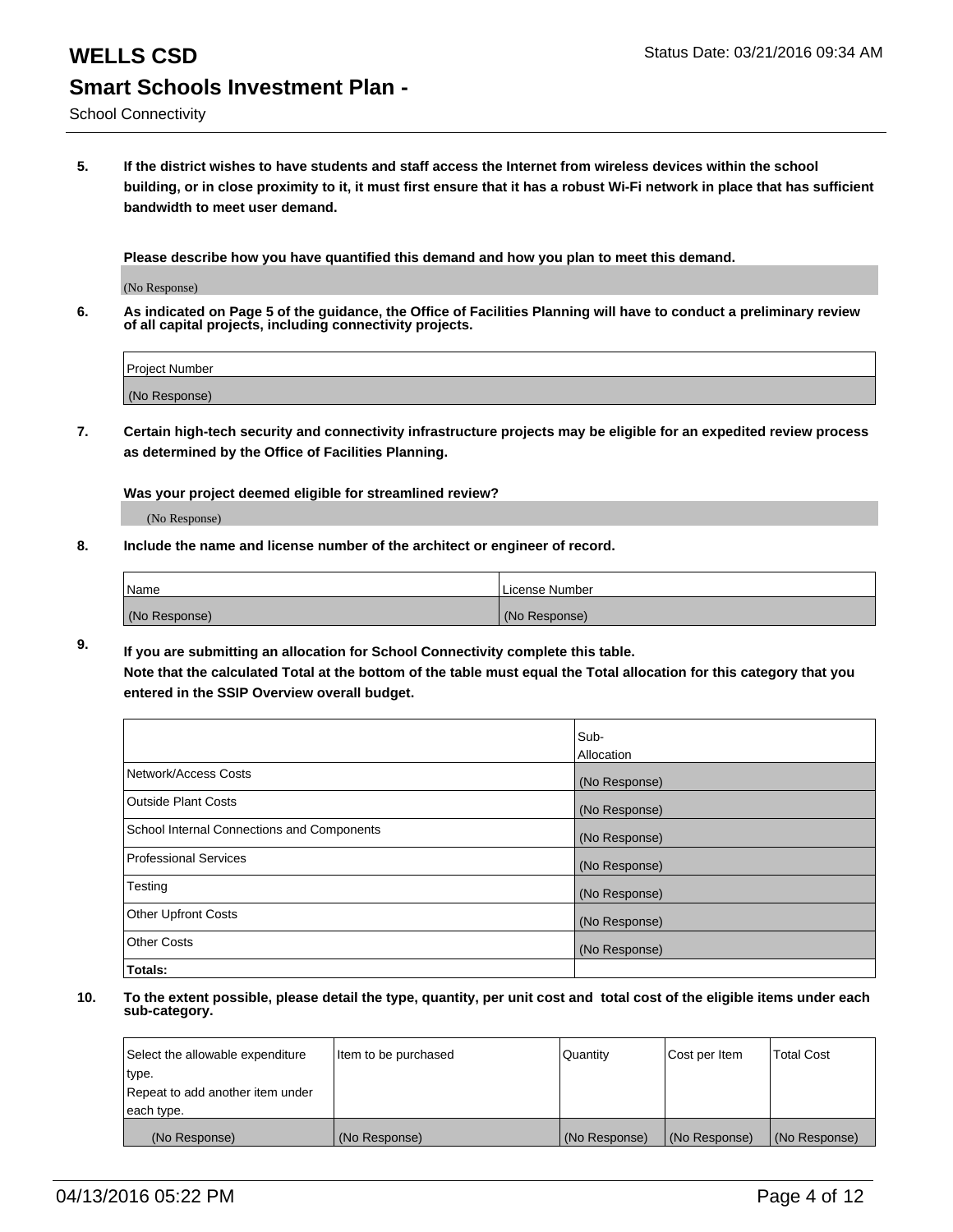Community Connectivity (Broadband and Wireless)

**1. Briefly describe how you intend to use Smart Schools Bond Act funds for high-speed broadband and/or wireless connectivity projects in the community.**

(No Response)

**2. Please describe how the proposed project(s) will promote student achievement and increase student and/or staff access to the Internet in a manner that enhances student learning and/or instruction outside of the school day and/or school building.**

(No Response)

**3. Community connectivity projects must comply with all the necessary local building codes and regulations (building and related permits are not required prior to plan submission).**

 $\Box$  I certify that we will comply with all the necessary local building codes and regulations.

**4. Please describe the physical location of the proposed investment.**

(No Response)

**5. Please provide the initial list of partners participating in the Community Connectivity Broadband Project, along with their Federal Tax Identification (Employer Identification) number.**

| <b>Project Partners</b> | I Federal ID # |
|-------------------------|----------------|
| (No Response)           | (No Response)  |

**6. If you are submitting an allocation for Community Connectivity, complete this table.**

**Note that the calculated Total at the bottom of the table must equal the Total allocation for this category that you entered in the SSIP Overview overall budget.**

|                                    | Sub-Allocation |
|------------------------------------|----------------|
| Network/Access Costs               | (No Response)  |
| Outside Plant Costs                | (No Response)  |
| Tower Costs                        | (No Response)  |
| <b>Customer Premises Equipment</b> | (No Response)  |
| Professional Services              | (No Response)  |
| Testing                            | (No Response)  |
| <b>Other Upfront Costs</b>         | (No Response)  |
| Other Costs                        | (No Response)  |
| Totals:                            |                |

| Select the allowable expenditure | Item to be purchased | Quantity      | Cost per Item | <b>Total Cost</b> |
|----------------------------------|----------------------|---------------|---------------|-------------------|
| type.                            |                      |               |               |                   |
| Repeat to add another item under |                      |               |               |                   |
| each type.                       |                      |               |               |                   |
| (No Response)                    | (No Response)        | (No Response) | (No Response) | (No Response)     |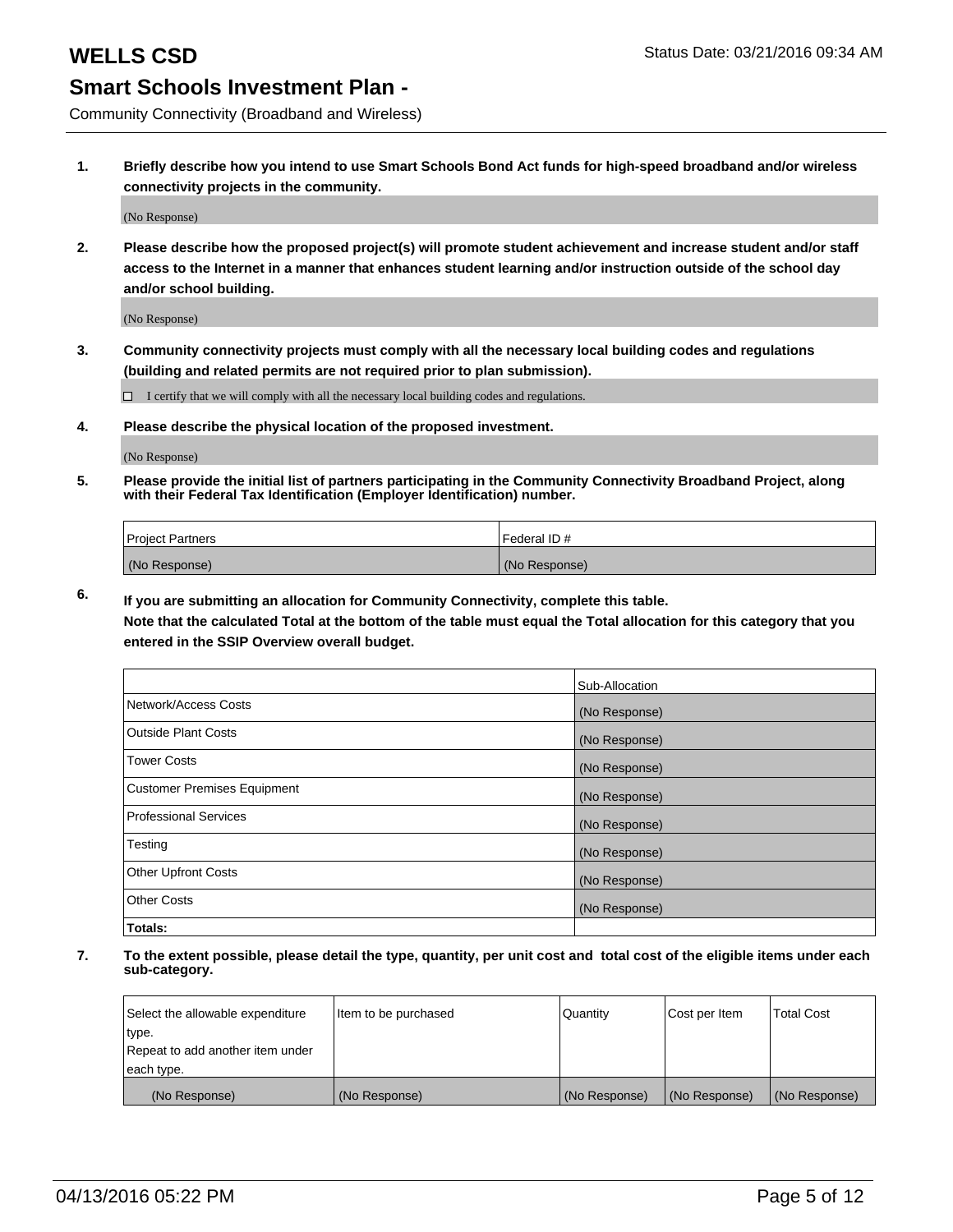## Classroom Learning Technology

**1. In order for students and faculty to receive the maximum benefit from the technology made available under the Smart Schools Bond Act, their school buildings must possess sufficient connectivity infrastructure to ensure that devices can be used during the school day. Smart Schools Investment Plans must demonstrate that sufficient infrastructure that meets the Federal Communications Commission's 100 Mbps per 1,000 students standard currently exists in the buildings where new devices will be deployed, or is a planned use of a portion of Smart Schools Bond Act funds, or is under development through another funding source.**

**Smart Schools Bond Act funds used for technology infrastructure or classroom technology investments must increase the number of school buildings that meet or exceed the minimum speed standard of 100 Mbps per 1,000 students and staff within 12 months. This standard may be met on either a contracted 24/7 firm service or a "burstable" capability. If the standard is met under the burstable criteria, it must be:**

**1. Specifically codified in a service contract with a provider, and**

**2. Guaranteed to be available to all students and devices as needed, particularly during periods of high demand, such as computer-based testing (CBT) periods.**

**Please describe how your district already meets or is planning to meet this standard within 12 months of plan submission.**

Wells CSD meets the FCC minimum speed requirements of 100Mbps per 1,000 students. In Wells, we are at max capacity for our Bandwidth through our internet provider, Frontier Communications. Frontier offers a maximum of 40Mbps and we have 150 total students. They are the only utility company that provides this service in our area of southern Hamilton County.

## **1a. If a district believes that it will be impossible to meet this standard within 12 months, it may apply for a waiver of this requirement, as described on the Smart Schools website. The waiver must be filed and approved by SED prior to submitting this survey.**

 $\Box$  By checking this box, you are certifying that the school district has an approved waiver of this requirement on file with the New York State Education Department.

|  | Connectivity speed Calculator (Required) |  |
|--|------------------------------------------|--|
|  |                                          |  |

**2. Connectivity Speed Calculator (Required)**

|                         | Number of<br><b>Students</b> | Multiply by<br>100 Kbps | Divide by 1000 Current Speed<br>to Convert to<br>Required<br>Speed in Mb | lin Mb | Expected<br>Speed to be<br>Attained Within<br>12 Months | <b>Expected Date</b><br>When<br>Required<br>Speed<br>Will be<br>Met |
|-------------------------|------------------------------|-------------------------|--------------------------------------------------------------------------|--------|---------------------------------------------------------|---------------------------------------------------------------------|
| <b>Calculated Speed</b> | 150                          | 15,000                  | 15                                                                       | 40     | 40                                                      | (No<br>Response)                                                    |
| Totals:                 | 150.00                       | 15,000.00               |                                                                          |        |                                                         |                                                                     |

**3. If the district wishes to have students and staff access the Internet from wireless devices within the school building, or in close proximity to it, it must first ensure that it has a robust Wi-Fi network in place that has sufficient bandwidth to meet user demand.**

**Please describe how you have quantified this demand and how you plan to meet this demand.**

In 2013-14, Wells completed a capital project that included installation of Wi-Fi for the entire district. We currently have Cisco access points covering the entire school building/district with a control that was installed within the past year. We have a guest network and a secure network set up that covers all, including support for outside devices.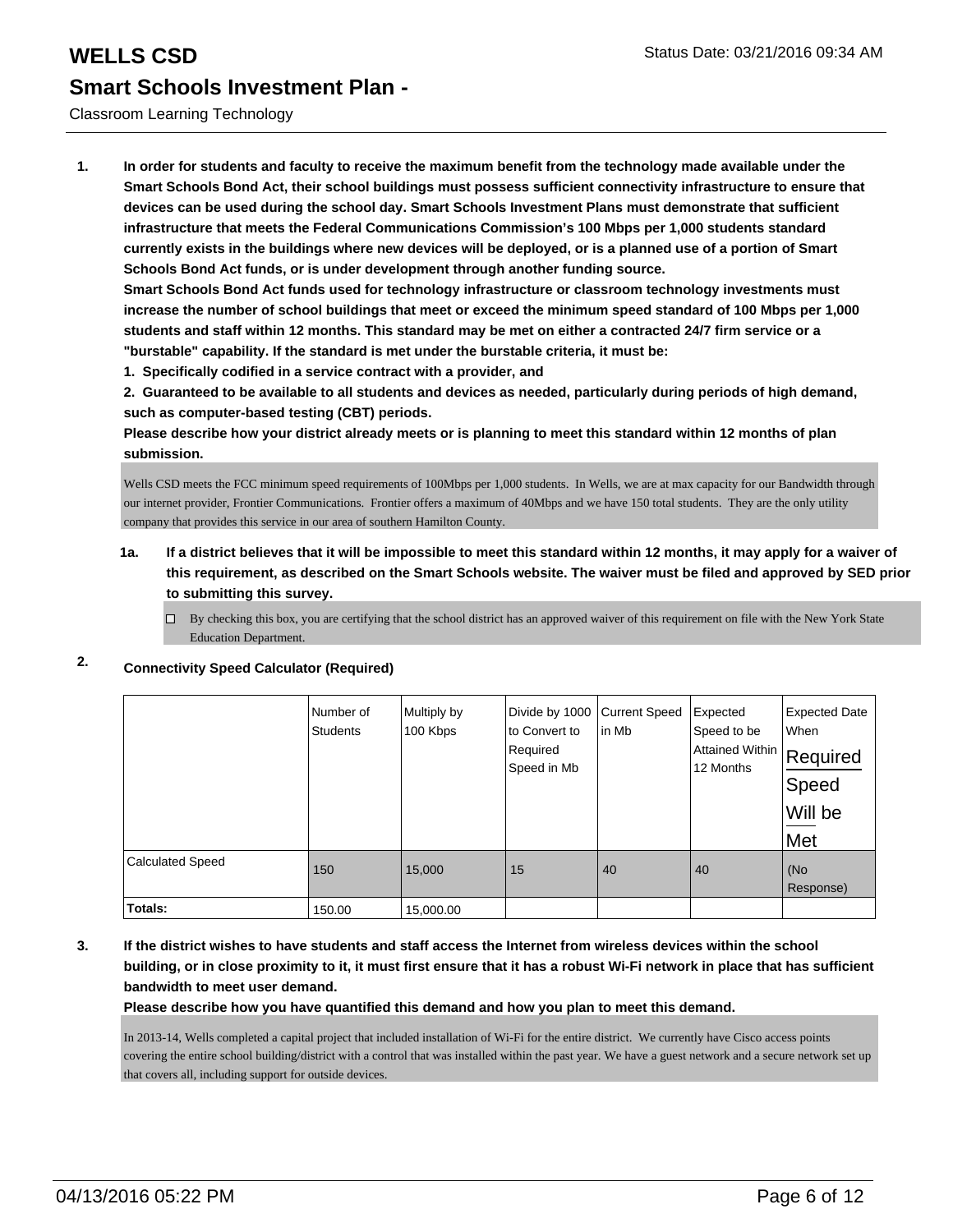## Classroom Learning Technology

**4. All New York State public school districts are required to complete and submit an Instructional Technology Plan survey to the New York State Education Department in compliance with Section 753 of the Education Law and per Part 100.12 of the Commissioner's Regulations.**

**Districts that include educational technology purchases as part of their Smart Schools Investment Plan must have a submitted and approved Instructional Technology Plan survey on file with the New York State Education Department.**

- $\boxtimes$  By checking this box, you are certifying that the school district has an approved Instructional Technology Plan survey on file with the New York State Education Department.
- **5. Describe the devices you intend to purchase and their compatibility with existing or planned platforms or systems. Specifically address the adequacy of each facility's electrical, HVAC and other infrastructure necessary to install and support the operation of the planned technology.**

Interactive Display Televisions, such as SMART or Clear Touch, to replace aging SMART Boards in classrooms,

Computer Server to replace current outdated server,

Laptop Computers to replace Desktop computers that are 10+ years old,

Chromebooks for teachers and students to enhance learning both inside and outside the classroom.

There are no perceived incompatability concerns with any of these devices, as we have used older versions of these items.

### **6. Describe how the proposed technology purchases will:**

- **> enhance differentiated instruction;**
- **> expand student learning inside and outside the classroom;**
- **> benefit students with disabilities and English language learners; and**
- **> contribute to the reduction of other learning gaps that have been identified within the district.**

**The expectation is that districts will place a priority on addressing the needs of students who struggle to succeed in a rigorous curriculum. Responses in this section should specifically address this concern and align with the district's Instructional Technology Plan (in particular Question 2 of E. Curriculum and Instruction: "Does the district's instructional technology plan address the needs of students with disabilities to ensure equitable access to instruction, materials and assessments?" and Question 3 of the same section: "Does the district's instructional technology plan address the provision of assistive technology specifically for students with disabilities to ensure access to and participation in the general curriculum?"**

Enhance Differentiated Instruction: The technology purchases will allow students to work through a rigorous curriculum at their own pace, and complete varying computer based activities at their own level.

Expand Learning: In Wells, teachers have begun to use "Google Docs" in an effort to provide real time feedback for their students. Students can use their Chromebooks at home to contimue their learning. Teachers also use the concept of "flipping the classroom," providing an opportunity for students to preview the next day's lesson.

Reduction of Learning Gaps: Reading continues to be an area where we have the biggest gap. We have purchased a program called Fontas and Pinnell that works individually with students and their reading levels in the elementary school. Then using their Chromebooks as well as SMART display televisions, they can complete activities to help close this reading gap. The activities are all geared towards the student's individual learning needs. In the upper levels, we utilize a reading program called STAR

Students with Disabilities: In Wells, the CSE Chairperson has the authority to authorize any piece of assistive technology that will assist students with disabilities both in and out of the classroom.

**7. Where appropriate, briefly describe how the proposed technology purchases will enhance ongoing communication with parents and other stakeholders and help the district facilitate technology-based regional partnerships, including distance learning and other efforts.**

The district currently subscribes to Distance Learning through NERIC. The additional technology (SMART display televisions) will allow the faculty and students to participate in Video Conferencing and Virtual Field Trips. These are extremely cost effective ways to travel around the world without having to ever leave the classroom. Utilizing Chromebooks/Laptops and combining that with the Parent Portal of our Student Management System will provide parents an opportunity to have real time communication with their child's classroom teachers. Parents can also log on to their child's Google Classroom and see what assignments they are currently working on.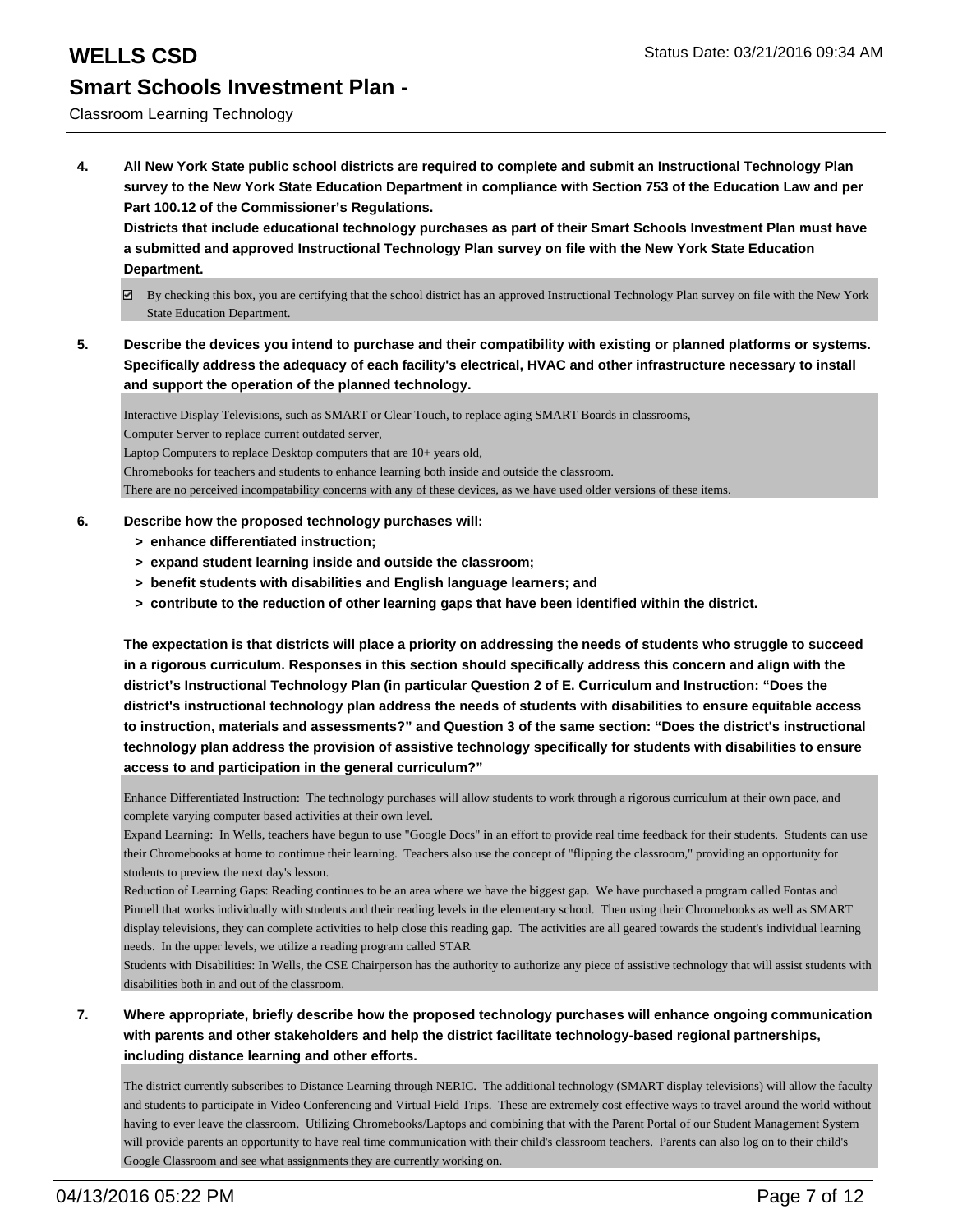Classroom Learning Technology

**8. Describe the district's plan to provide professional development to ensure that administrators, teachers and staff can employ the technology purchased to enhance instruction successfully.**

**Note: This response should be aligned and expanded upon in accordance with your district's response to Question 1 of F. Professional Development of your Instructional Technology Plan: "Please provide a summary of professional development offered to teachers and staff, for the time period covered by this plan, to support technology to enhance teaching and learning. Please include topics, audience and method of delivery within your summary."**

All faculty have the opportunity to utilize HFM BOCES for their own high quality professional development in many different areas, including but not limited to, technology, curriculum development, and assessment. The region also holds bi-monthly TAG meetings (Technology Advisory Group) for all administrators. These meetings also provide for robust networking opportunities.

In Wells, we also have individual faculty that will assist others as needed. We work with neighboring schools on collaboration if there is a greater regional need for professional development. The District is currently expanding the role of our Teacher Leaders based on grant work completed during the 2014-15 school year.

**9. Districts must contact the SUNY/CUNY teacher preparation program that supplies the largest number of the district's new teachers to request advice on innovative uses and best practices at the intersection of pedagogy and educational technology.**

**10. A district whose Smart Schools Investment Plan proposes the purchase of technology devices and other hardware must account for nonpublic schools in the district.**

## **Are there nonpublic schools within your school district?**

- Yes
- $\boxdot$  No
- **11. Nonpublic Classroom Technology Loan Calculator**

**The Smart Schools Bond Act provides that any Classroom Learning Technology purchases made using Smart Schools funds shall be lent, upon request, to nonpublic schools in the district. However, no school district shall be required to loan technology in amounts greater than the total obtained and spent on technology pursuant to the Smart Schools Bond Act and the value of such loan may not exceed the total of \$250 multiplied by the nonpublic school enrollment in the base year at the time of enactment.**

**See:**

**http://www.p12.nysed.gov/mgtserv/smart\_schools/docs/Smart\_Schools\_Bond\_Act\_Guidance\_04.27.15\_Final.pdf.**

|                                     | 1. Classroom<br>Technology<br>Sub-allocation | 2. Public<br>Enrollment<br>(2014-15) | 3. Nonpublic<br><b>Enrollment</b><br>(2014-15) | l 4. Sum of<br>Public and<br>Nonpublic | 15. Total Per<br>Pupil Sub-<br>lallocation | 6. Total<br>Nonpublic Loan<br>Amount |
|-------------------------------------|----------------------------------------------|--------------------------------------|------------------------------------------------|----------------------------------------|--------------------------------------------|--------------------------------------|
|                                     |                                              |                                      |                                                | <b>Enrollment</b>                      |                                            |                                      |
| Calculated Nonpublic Loan<br>Amount | 118.291                                      | 149                                  | 0                                              | 149                                    | 794                                        |                                      |

By checking this box, you certify that you have contacted the SUNY/CUNY teacher preparation program that supplies the largest number of your new teachers to request advice on these issues.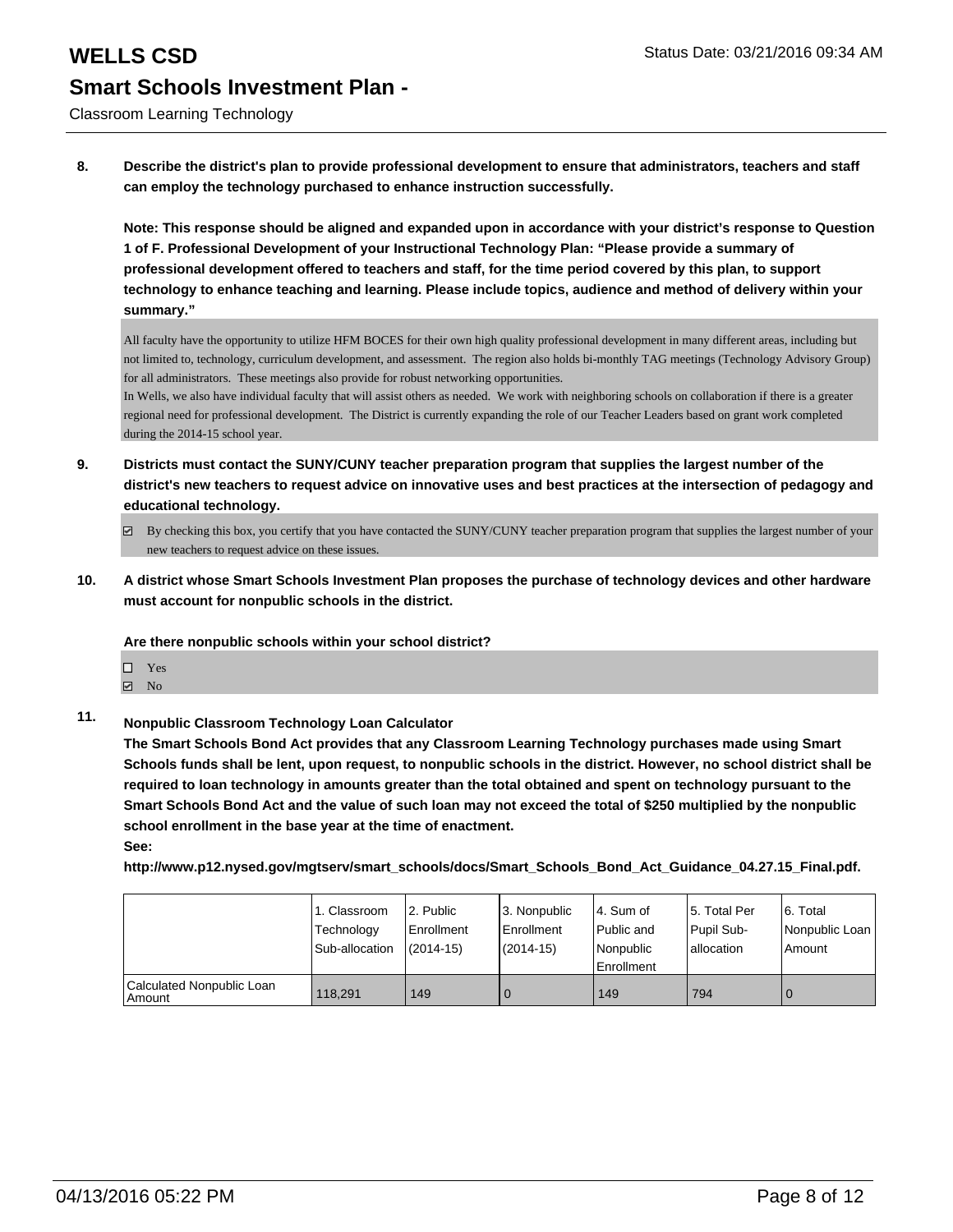## Classroom Learning Technology

**12. To ensure the sustainability of technology purchases made with Smart Schools funds, districts must demonstrate a long-term plan to maintain and replace technology purchases supported by Smart Schools Bond Act funds. This sustainability plan shall demonstrate a district's capacity to support recurring costs of use that are ineligible for Smart Schools Bond Act funding such as device maintenance, technical support, Internet and wireless fees, maintenance of hotspots, staff professional development, building maintenance and the replacement of incidental items. Further, such a sustainability plan shall include a long-term plan for the replacement of purchased devices and equipment at the end of their useful life with other funding sources.**

 $\boxdot$  By checking this box, you certify that the district has a sustainability plan as described above.

**13. Districts must ensure that devices purchased with Smart Schools Bond funds will be distributed, prepared for use, maintained and supported appropriately. Districts must maintain detailed device inventories in accordance with generally accepted accounting principles.**

By checking this box, you certify that the district has a distribution and inventory management plan and system in place.

**14. If you are submitting an allocation for Classroom Learning Technology complete this table. Note that the calculated Total at the bottom of the table must equal the Total allocation for this category that you entered in the SSIP Overview overall budget.**

|                         | Sub-Allocation |
|-------------------------|----------------|
| Interactive Whiteboards | 65,000         |
| Computer Servers        | 8,291          |
| Desktop Computers       | $\mathbf 0$    |
| Laptop Computers        | 45,000         |
| <b>Tablet Computers</b> | $\mathbf 0$    |
| <b>Other Costs</b>      | $\mathbf 0$    |
| Totals:                 | 118,291.00     |

| Select the allowable expenditure | Item to be purchased           | Quantity | Cost per Item | <b>Total Cost</b> |
|----------------------------------|--------------------------------|----------|---------------|-------------------|
| type.                            |                                |          |               |                   |
| Repeat to add another item under |                                |          |               |                   |
| each type.                       |                                |          |               |                   |
| Interactive Whiteboards          | <b>Touch Panel Display TVs</b> | 13       | 5,000         | 65,000            |
| <b>Computer Servers</b>          | Server for Local Network       |          | 8,291         | 8,291             |
| <b>Laptop Computers</b>          | <b>Laptop Computers</b>        | 30       | 500           | 15,000            |
| <b>Laptop Computers</b>          | Chromebooks                    | 125      | 240           | 30,000            |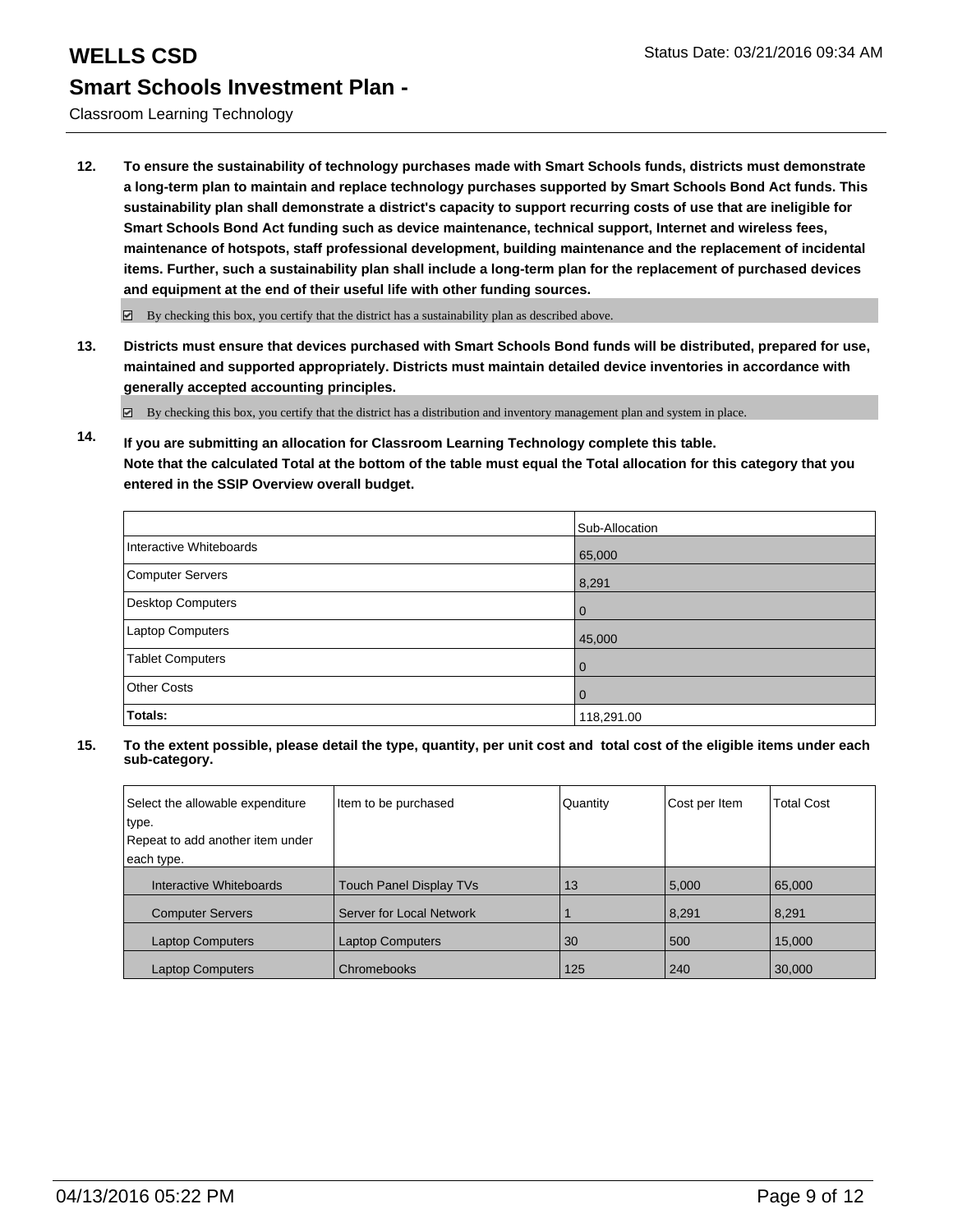Pre-Kindergarten Classrooms

**1. Provide information regarding how and where the district is currently serving pre-kindergarten students and justify the need for additional space with enrollment projections over 3 years.**

(No Response)

- **2. Describe the district's plan to construct, enhance or modernize education facilities to accommodate prekindergarten programs. Such plans must include:**
	- **Specific descriptions of what the district intends to do to each space;**
	- **An affirmation that pre-kindergarten classrooms will contain a minimum of 900 square feet per classroom;**
	- **The number of classrooms involved;**
	- **The approximate construction costs per classroom; and**
	- **Confirmation that the space is district-owned or has a long-term lease that exceeds the probable useful life of the improvements.**

(No Response)

**3. Smart Schools Bond Act funds may only be used for capital construction costs. Describe the type and amount of additional funds that will be required to support ineligible ongoing costs (e.g. instruction, supplies) associated with any additional pre-kindergarten classrooms that the district plans to add.**

(No Response)

**4. All plans and specifications for the erection, repair, enlargement or remodeling of school buildings in any public school district in the State must be reviewed and approved by the Commissioner. Districts that plan capital projects using their Smart Schools Bond Act funds will undergo a Preliminary Review Process by the Office of Facilities Planning.**

| Project Number |  |
|----------------|--|
| (No Response)  |  |

**5. If you have made an allocation for Pre-Kindergarten Classrooms, complete this table. Note that the calculated Total at the bottom of the table must equal the Total allocation for this category that you**

**entered in the SSIP Overview overall budget.**

|                                          | Sub-Allocation |
|------------------------------------------|----------------|
| Construct Pre-K Classrooms               | (No Response)  |
| Enhance/Modernize Educational Facilities | (No Response)  |
| Other Costs                              | (No Response)  |
| Totals:                                  |                |

| Select the allowable expenditure | Item to be purchased | Quantity      | Cost per Item | <b>Total Cost</b> |
|----------------------------------|----------------------|---------------|---------------|-------------------|
| type.                            |                      |               |               |                   |
| Repeat to add another item under |                      |               |               |                   |
| each type.                       |                      |               |               |                   |
| (No Response)                    | (No Response)        | (No Response) | (No Response) | (No Response)     |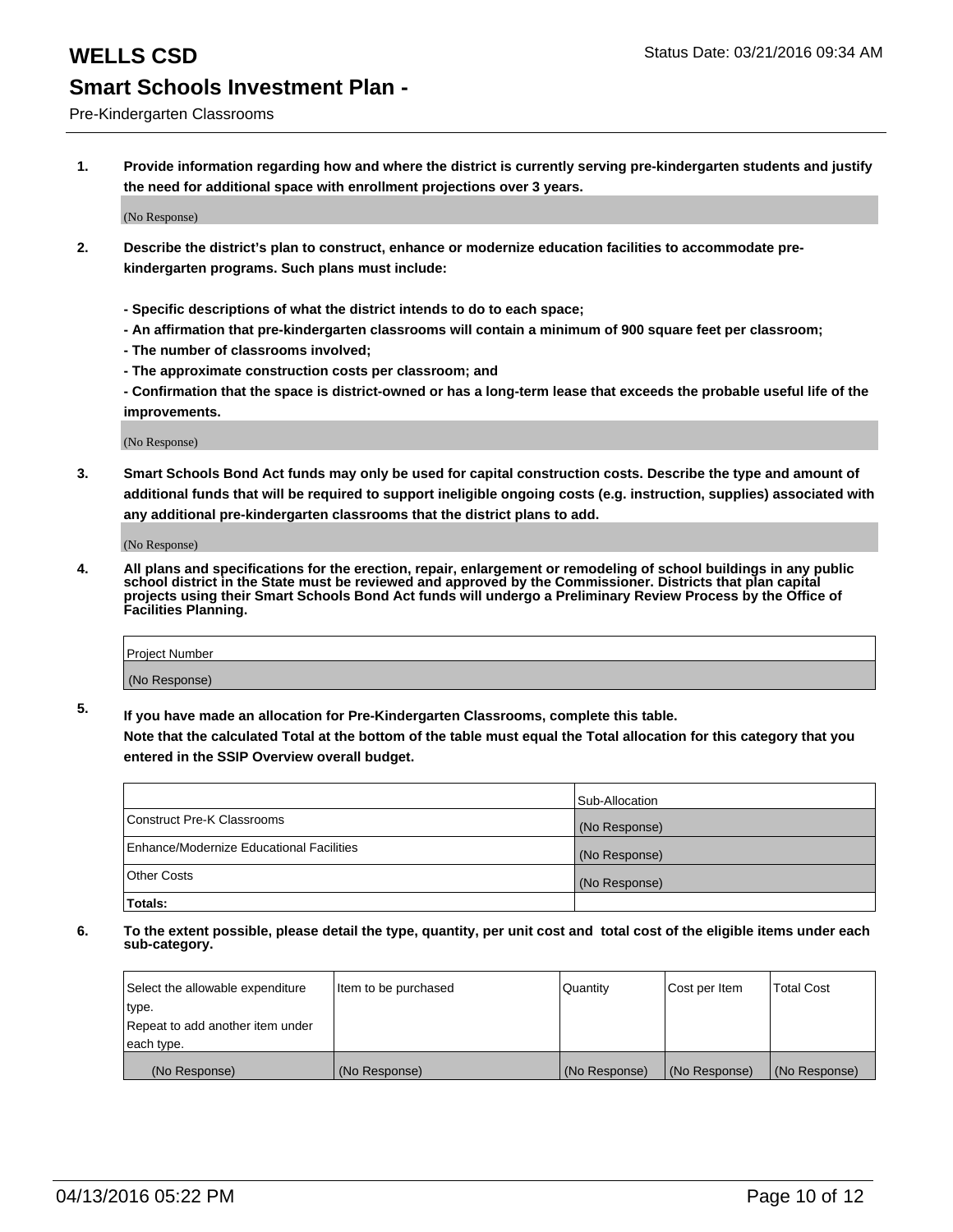Replace Transportable Classrooms

**1. Describe the district's plan to construct, enhance or modernize education facilities to provide high-quality instructional space by replacing transportable classrooms.**

(No Response)

**2. All plans and specifications for the erection, repair, enlargement or remodeling of school buildings in any public school district in the State must be reviewed and approved by the Commissioner. Districts that plan capital projects using their Smart Schools Bond Act funds will undergo a Preliminary Review Process by the Office of Facilities Planning.**

| Project Number |  |
|----------------|--|
| (No Response)  |  |

**3. For large projects that seek to blend Smart Schools Bond Act dollars with other funds, please note that Smart Schools Bond Act funds can be allocated on a pro rata basis depending on the number of new classrooms built that directly replace transportable classroom units.**

**If a district seeks to blend Smart Schools Bond Act dollars with other funds describe below what other funds are being used and what portion of the money will be Smart Schools Bond Act funds.**

(No Response)

**4. If you have made an allocation for Replace Transportable Classrooms, complete this table. Note that the calculated Total at the bottom of the table must equal the Total allocation for this category that you entered in the SSIP Overview overall budget.**

|                                                | Sub-Allocation |
|------------------------------------------------|----------------|
| Construct New Instructional Space              | (No Response)  |
| Enhance/Modernize Existing Instructional Space | (No Response)  |
| <b>Other Costs</b>                             | (No Response)  |
| Totals:                                        |                |

| Select the allowable expenditure | Item to be purchased | <b>Quantity</b> | Cost per Item | <b>Total Cost</b> |
|----------------------------------|----------------------|-----------------|---------------|-------------------|
| type.                            |                      |                 |               |                   |
| Repeat to add another item under |                      |                 |               |                   |
| each type.                       |                      |                 |               |                   |
| (No Response)                    | (No Response)        | (No Response)   | (No Response) | (No Response)     |